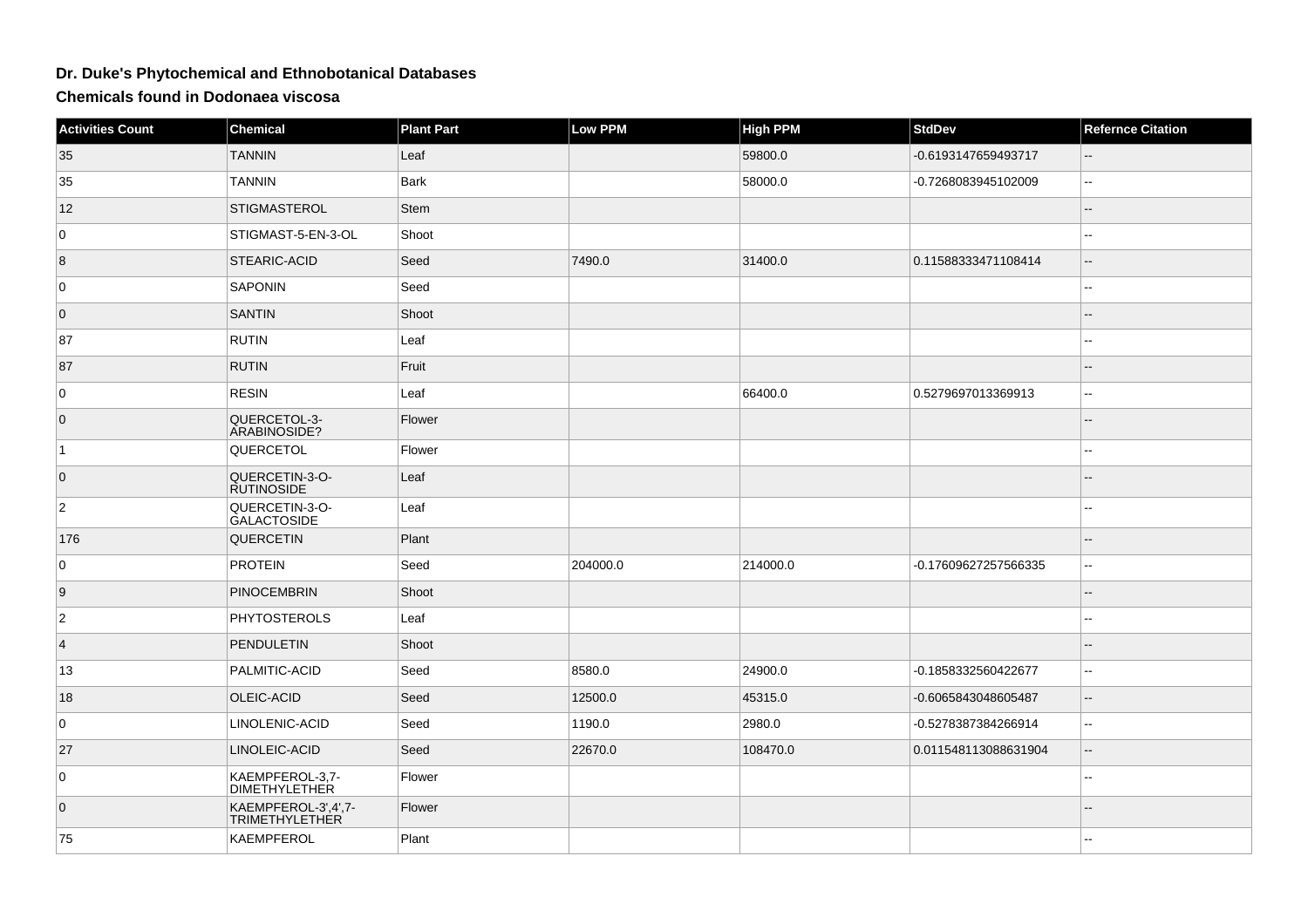| <b>Activities Count</b> | Chemical                                                                   | <b>Plant Part</b> | Low PPM | <b>High PPM</b> | <b>StdDev</b>       | <b>Refernce Citation</b> |
|-------------------------|----------------------------------------------------------------------------|-------------------|---------|-----------------|---------------------|--------------------------|
| $\overline{0}$          | ISORHAMNETIN-3-O-<br><b>RUTINOSIDE</b>                                     | Leaf              |         |                 |                     |                          |
| 0                       | ISORHAMNETIN-3-O-<br><b>RUTINOSIDE</b>                                     | Fruit             |         |                 |                     | $\overline{a}$           |
| $\overline{0}$          | ISORHAMNETIN-3-O-<br>RHAMNOSYLGALACTOSID<br>E                              | Shoot             |         |                 |                     |                          |
| 11                      | <b>ISORHAMNETIN</b>                                                        | Shoot             |         |                 |                     |                          |
| 14                      | <b>HYPERIN</b>                                                             | Fruit             |         |                 |                     |                          |
| 14                      | HYPERIN                                                                    | Leaf              |         |                 |                     |                          |
| $\overline{0}$          | <b>HENTRIACONTANE</b>                                                      | Leaf              |         |                 |                     |                          |
| 0                       | <b>HAUTRIWAIC-ACID</b>                                                     | Leaf              |         |                 |                     |                          |
| $\overline{0}$          | <b>FAT</b>                                                                 | Seed              | 76000.0 | 190000.0        | -0.3970934091461325 | --                       |
| $\overline{2}$          | <b>ERUCIC-ACID</b>                                                         | Plant             |         |                 |                     | --                       |
| $\overline{0}$          | <b>DODONIN</b>                                                             | Seed              |         | 30000.0         |                     |                          |
| 0                       | DODONIC-ACID                                                               | Plant             |         |                 |                     |                          |
| $\overline{0}$          | <b>DODOGENIN</b>                                                           | Seed              |         |                 |                     | $-$                      |
| 7                       | <b>CYANIDIN</b>                                                            | Plant             |         |                 |                     |                          |
| $\overline{0}$          | <b>CLEOMISCOSIN</b>                                                        | <b>Stem</b>       |         |                 |                     |                          |
| 102                     | CAFFEIC-ACID                                                               | Plant             |         |                 |                     |                          |
| 47                      | <b>BETA-SITOSTEROL</b>                                                     | Seed              |         |                 |                     |                          |
| $\vert$ 1               | <b>BEHENIC-ACID</b>                                                        | Seed              | 1650.0  | 4125.0          | -0.2919096522553396 | ۵۵                       |
| $\overline{0}$          | <b>ARACHIDIC-ACID</b>                                                      | Seed              | 2850.0  | 10185.0         | 0.34129656390993335 | --                       |
| 0                       | ALKALOID                                                                   | Leaf              |         | 200.0           | $-1.0$              | ۵.                       |
| $\overline{0}$          | <b>ALIARIN</b>                                                             | Shoot             |         |                 |                     |                          |
| 0                       | 5-HYDROXY-3,6,7,4'-<br><b>TETRAMETHOXYFLAVONE</b>                          | Shoot             |         |                 |                     |                          |
| $\overline{0}$          | 5,7-DIHYDROXY-3,6-<br>DIMETHOXY-2-(4-<br>METHOXYPHENYL)-<br><b>FLAVONE</b> | Shoot             |         |                 |                     |                          |
| 0                       | 5,7,4'-TRIHYDROXY-3',6'-<br><b>DIMETHOXYFLAVONE</b>                        | Shoot             |         |                 |                     | --                       |
| $\overline{0}$          | 4H-1-BENZOPYRAN-4-ONE Shoot                                                |                   |         |                 |                     |                          |